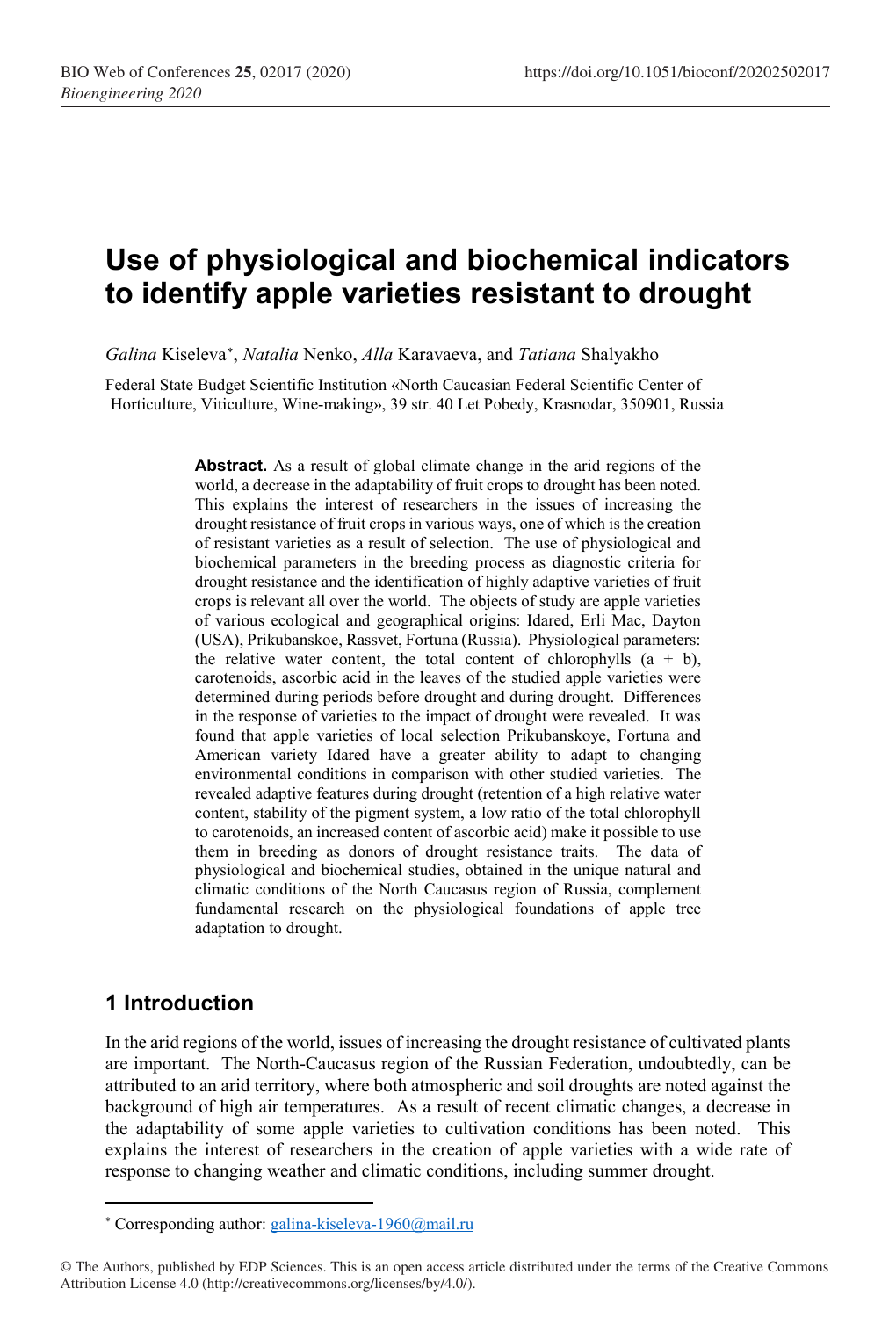In modern conditions, molecular genetic methods are widely used in world breeding practice. Significant advances have been made in the study of the apple tree genome, in the detection of genes whose expression increased under drought conditions, and the localization of loci that regulate the network of genes that are activated under water stress [1-4]. All these achievements are important for use in marker-mediated breeding to increase the efficiency of the breeding process for drought tolerance of apple trees. Despite the progress achieved with the help of molecular genetic methods for conducting the genetic selection process, physiological and biochemical studies remain relevant. The use of physiological and biochemical parameters as diagnostic criteria for drought resistance and identification of highly adaptive apple varieties [5], as well as other fruit crops [6-9] is widely practiced throughout the world.

Water balance parameters, the state of the pigment complex, anatomical and morphological parameters of the leaf blade are important indicators of the physiological state of the leaf. Drought-resistant apple varieties and rootstocks have a higher water potential due to water retention by osmotically active substances, as well as the use of other mechanisms [10, 11]. There is evidence that the chlorophyll content in the leaves of the apple cultivar resistant to drought remained stable during the period of water stress in comparison with the unstable cultivar [12]. It has been shown that the high drought resistance of the apple tree may be due to the anatomical and morphological characteristics of the leaf, which contributes to the maintenance of its higher photosynthetic activity [13].

To date, many facts have been obtained that indicate that adaptation of plants to stressful conditions correlates with an increase in antioxidant defense, the components of which are proline, peroxidase, carotenoids, ascorbic acid, etc. These metabolites can serve as markers of the development of oxidative stress and diagnostic criteria for drought resistance [14 sixteen]. The use of physiological and biochemical parameters makes it possible to single out resistant varieties as donors of selectively significant traits, which are necessary to fulfill the tasks of creating drought-resistant apple varieties.

The purpose of this work was to conduct a physiological and biochemical assessment of apple varieties of various ecological and geographical origin under the influence of drought, to identify varieties with high adaptive abilities to drought in the southern region of the Russian Federation.

#### **2 Materials and Methods**

The study of these varieties of apple was carried out in 2017-2019 in the pilot production farm "Central". The objects of research are diploid apple varieties of various ecological and geographical origins: Idared, Erli Mac, Dayton (USA), Prikubanskoe, Rassvet, Fortuna (Russia). Varieties Idared, Prikubanskoe - 2010 planting on SK4 rootstock with a planting pattern of 0.9 x 4.5; varieties Rassvet, Fortuna - 2000 planting on stock M 9 (2 x 5); varieties Erli Mac, Dayton - 1998 planting on M9 rootstock (2 x 5). For the study, fully developed leaves were selected from five trees of each variety in triplicate. Each replicate consisted of five leaves. The relative water content in the leaves was determined by the method used by Li [17] by drying the weighed portions of the leaves in a drying cabinet at a temperature of 105 °C to constant weight. The experiments were carried out in triplicate. The pigment content was determined in 80% acetone extract by the spectrophotometric method using a Unico 2800 spectrophotometer (United Products & Instruments, USA) according to the method used by Afonso [18]. The parameters of the ascorbic acid content were determined spectrophotometrically using 5% trichloroacetic acid according to the method proposed by Skłodowska [14].

The meteorological conditions during the years of research were close to those typical for the North Caucasus region of Russia. The average monthly air temperatures were 4.7 °C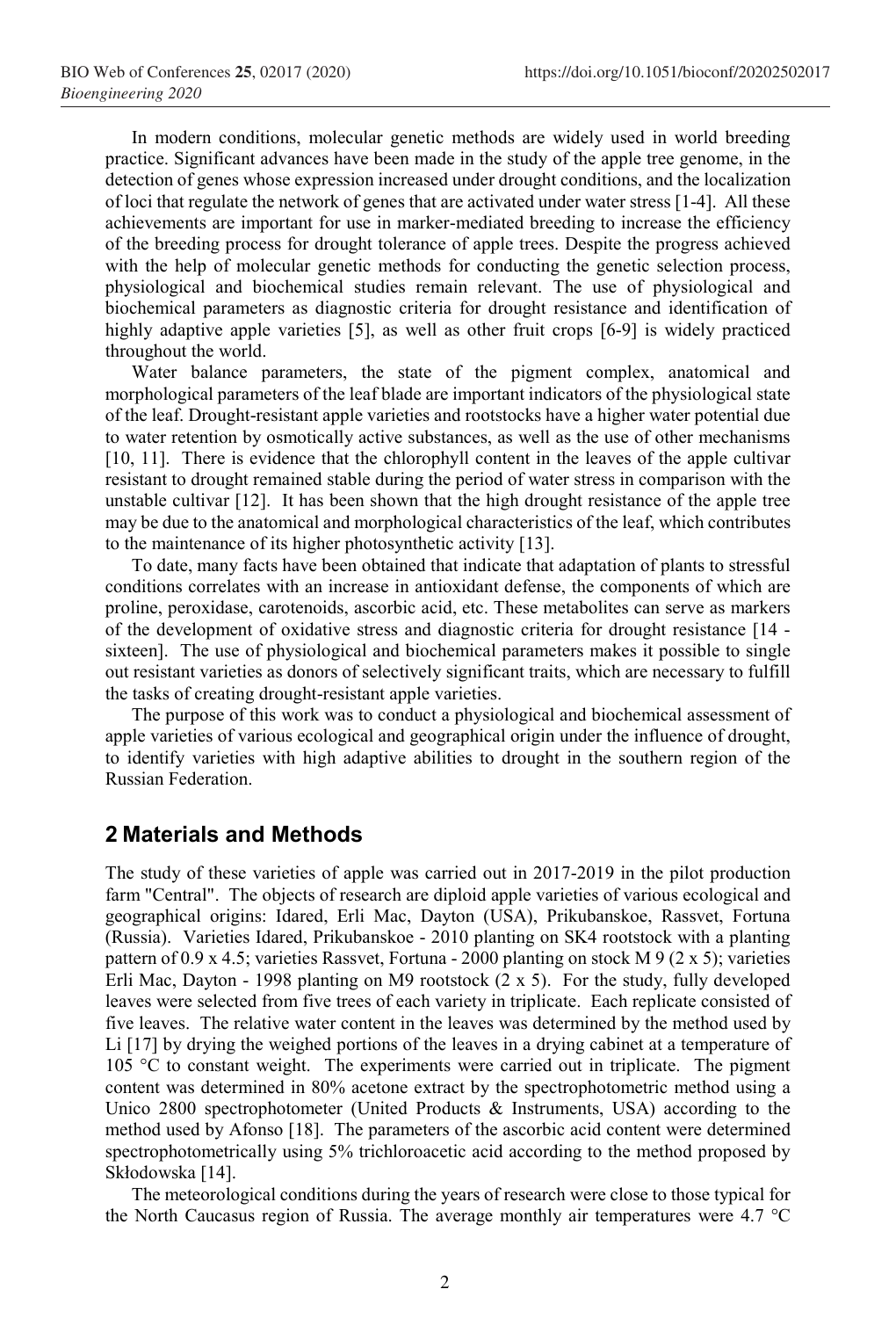higher than the long-term average values, the maximum air temperature rose to +39.5 °C. The average monthly amount of precipitation was 11.0-130.0 mm. August 2018 and the third decade of August 2019 were especially dry (no precipitation). Summarizing the data of meteorological studies for 2017-2019, the physiological parameters of the studied apple varieties were determined in the periods before the impact of drought and during drought.

### **3 Results and Discussion**

Insufficient water supply causes physiological disturbances in the growth and photosynthesis of the apple tree. During the period of drought, against the background of elevated temperatures, overheating of plants occurs, which increases the stress effect. In these climatic conditions, drought usually occurs in August.

The studies carried out have shown that during dry periods, all studied apple varieties had a decrease in the relative water content in leaf tissues to varying degrees. During drought, the Dayton cultivar showed a significant decrease in the relative water content by 6-8% in comparison with periods of sufficient moisture supply. For Idared and Fortuna varieties, it decreased by 2% and 3.1%, respectively. In the Prikubanskoye variety, the relative water content of leaf tissues remained almost unchanged. During dry periods, the relative water content, which characterizes the water content of leaf tissues, was higher in apple varieties of domestic selection and variety Idared, indicating their increased adaptive capacity in drought conditions.

Plant resistance to drought is closely related to the state of photosynthetic pigments: chlorophyll and carotenoids. The absence of atmospheric precipitation during dry periods was not uniformly reflected in the photosynthetic activity of the studied apple varieties. Thus, the varieties Prikubanskoe and Fortuna showed a stable content of the total chlorophylls (a + b) during dry periods. This confirms the active adaptation of the leaf apparatus of these varieties to drought against the background of elevated temperatures. The varieties Erli Mac, Dayton showed a significant decrease in the amount of chlorophylls during dry periods. If before the impact of drought it left 6.61 and 7.53 mg / g of dry weight, respectively, then during drought it decreased to 3.87 and 4.92 mg / g of dry weight. In the rest of the studied cultivars, changes in the total chlorophyll content were not so significant (Fig. 1).



**Fig. 1.** Quantitative indicators of chlorophyll content in apple leaves before and during drought exposure.

An increase in the content of other pigments of photosynthesis, carotenoids, against the background of unchanged chlorophyll content indicates the activation of their protective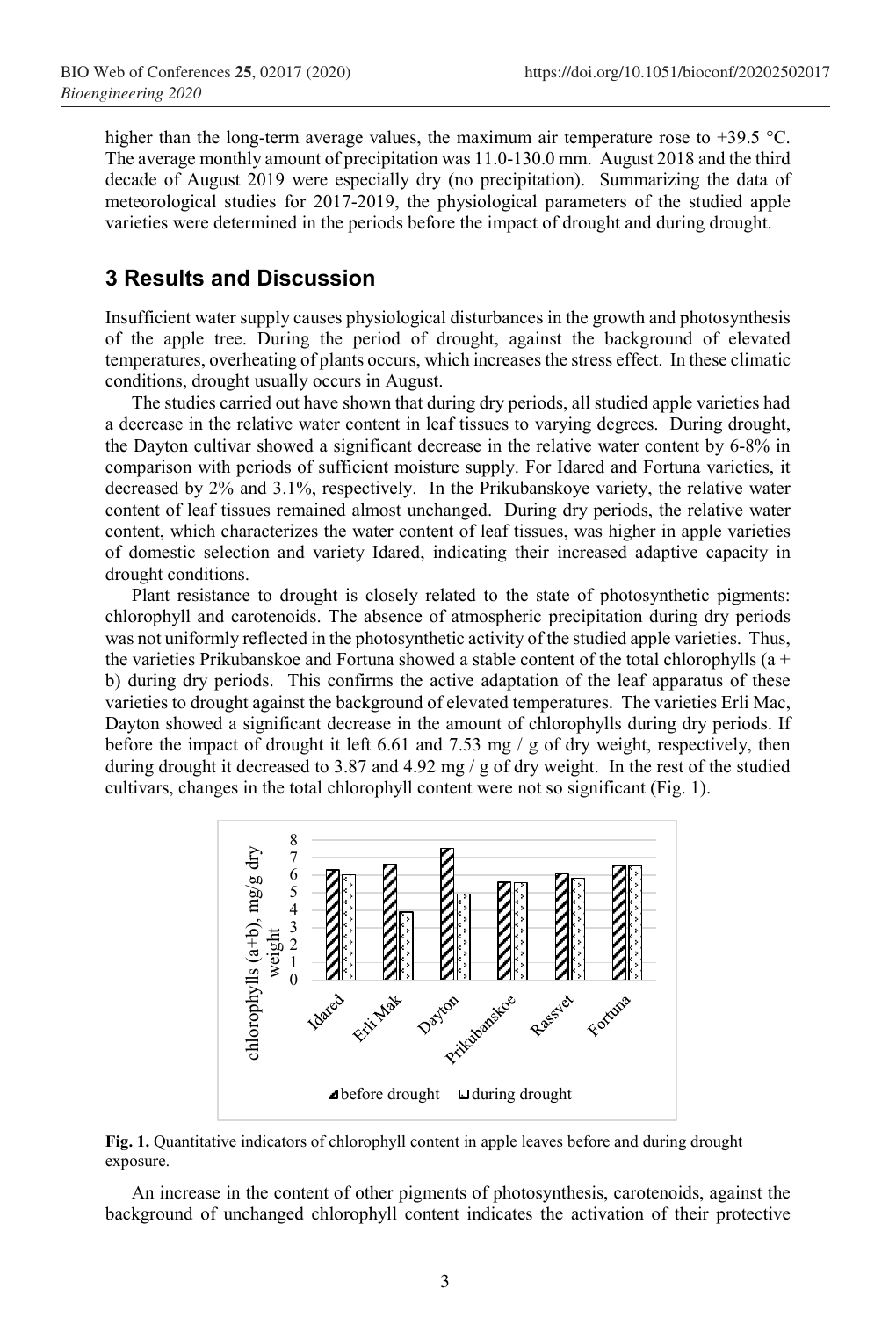function in response to stress [19]. In this regard, a more informative indicator of the state of the pigment complex is the quantitative ratio of the sum of chlorophylls to carotenoids. In our studies during periods of drought in the Prikubanskoe and Fortuna varieties, the ratio of the total chlorophylls to carotenoids was lower than in other studied varieties - 2.01-2.03, indicating an increase in the proportion of carotenoids in their pigment complex. This indicator was the highest in the varieties Erli Mac and Dayton - 2.40-3.15 (Fig. 2).



**Fig. 2.** The ratio of the sum of chlorophylls to carotenoids in apple leaves before and during drought.

The stress response to drought is accompanied by the production of reactive oxygen species, the detoxification of which occurs by the antioxidant defense system, an important link of which is ascorbic acid. Thus, before the drought exposure, the content of ascorbic acid in the leaves of all studied varieties varied from 3.92 to 7.15  $\mu$ mol / g fr wt (Fig. 3).



**Fig. 3.** Quantitative parameters of ascorbic acid content in apple leaves before and during drought exposure.

During dry periods, the varieties Prikubanskoe, Fortuna, Idared showed an increase in the content of ascorbic acid - 16.63-19.21 μmol / g fr wt. In other studied varieties, the content of ascorbic acid remained almost unchanged. An increase in the content of ascorbic acid in the varieties Prikubanskoe, Fortuna, Idared indicates an increased induction of a protective response during the development of oxidative stress.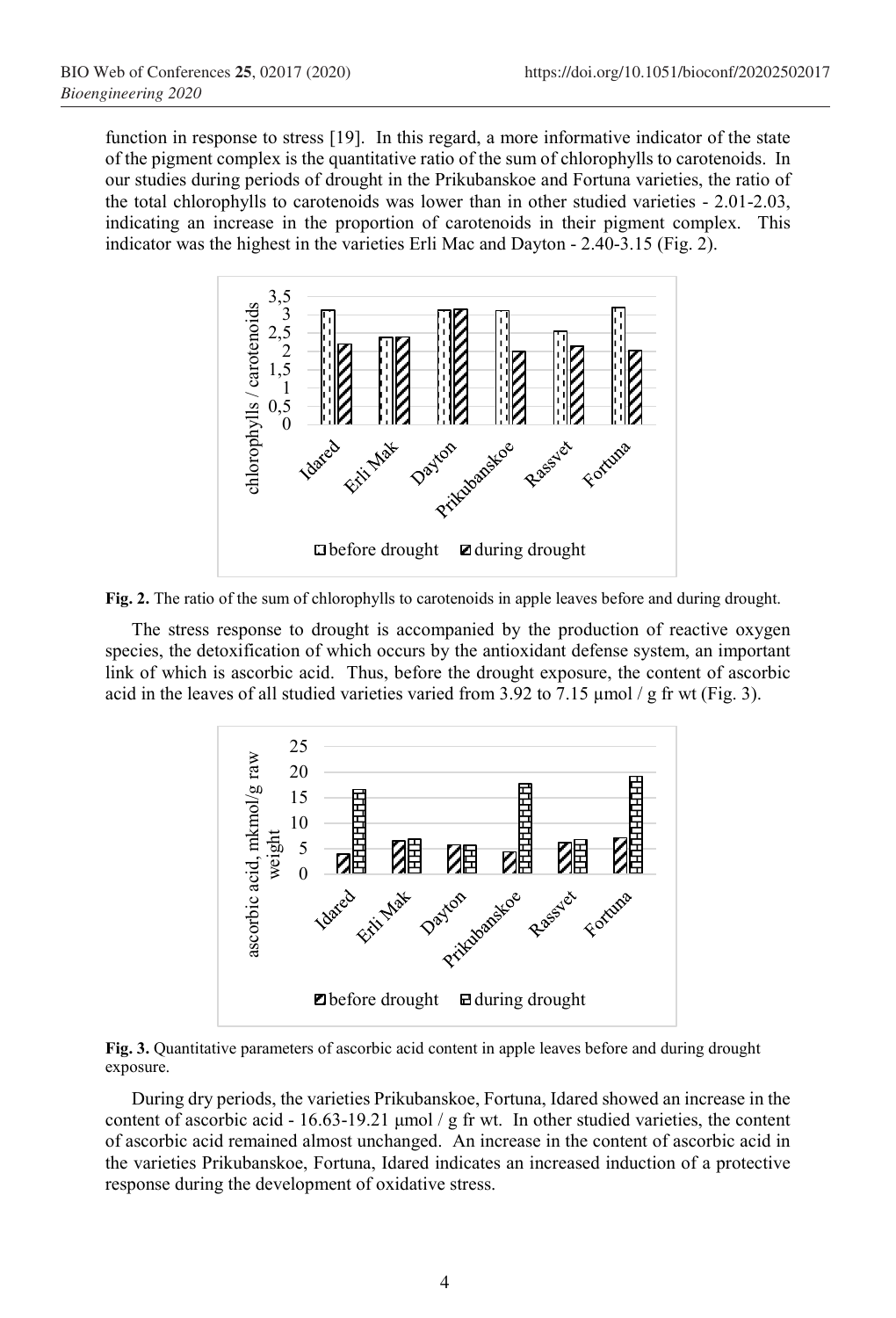## **4 Conclusion**

The physiological and biochemical indicators used provide a reliable and reliable assessment of the drought resistance of the apple tree and can be used as diagnostic criteria. Apple varieties of local selection Prikubanskoye, Fortuna and Idared of American selection have a greater ability to adapt to changing environmental conditions in comparison with other studied varieties. The revealed adaptive features during drought (retention of a high relative water content, stability of the pigment system, a low ratio of the total chlorophyll to carotenoids, an increased content of ascorbic acid) make it possible to use them in the breeding process as sources of signs of drought resistance. Physiological and biochemical data obtained in the weather and climatic conditions of the North Caucasian region of Russia supplement fundamental research on the physiological foundations of apple tree adaptation to drought.

## **References**

- 1. C. Li, C. K.-Y. Ng, L.-M. Fan, Environ. Exp. Bot., **114**, 80-91 (2015) <https://doi.org/10.1016/j.envexpbot.2014.06.014>
- 2. [X.-L.](https://www.tandfonline.com/author/Li%2C+Xing-Liang) Li, J.-K. [Zhang,](https://www.tandfonline.com/author/Zhang%2C+Jun-Ke) [M.-J.](https://www.tandfonline.com/author/Li%2C+Min-Ji) Li, [B.-B.](https://www.tandfonline.com/author/Zhou%2C+Bei-Bei) Zhou, Q. [Zhang,](https://www.tandfonline.com/author/Zhang%2C+Qiang) Q.-P. Wei, J. [Hortic. Sci.](https://www.tandfonline.com/toc/thsb20/current) [Biotechnol.,](https://www.tandfonline.com/toc/thsb20/current) **93(4)**, 337-346 (2018)<https://doi.org/10.1080/14620316.2017.1382314>
- 3. T. L. Guo, N. Wang, Y. C. Xue, Q. M. Guan, S. van Nocker, C. H. Liu, F. W. Ma, Plant Sci., **280**, 397-407 (2019)<https://doi.org/10.1016/j.plantsci.2018.11.018>
- 4. X. Sun, P. [Wang,](https://scholar.google.ru/citations?user=T1nQshMAAAAJ&hl=ru&oi=sra) X. Jia, L. Q. Huo, R. M. Che, F. W. Ma, Plant Biotechnol. J., **[16 \(2\)](file://Machneva/%D0%BC%D0%B0%D1%87%D0%BD%D0%B5%D0%B2%D0%B0%20%D0%B4%D0%BB%D1%8F%20%D1%81%D0%B5%D1%82%D0%B8/%D0%A1%D1%82%D0%B0%D1%82%D1%8C%D0%B8%20%D0%9A%D0%BE%D0%BD%D1%84%D0%B5%D1%80%D0%B5%D0%BD%D1%86%D0%B8%D1%8F%20%D0%B1%D0%B8%D0%BE%D1%82%D0%B5%D1%85/%D0%A1%D0%B0%D0%B4%D0%BE%D0%B2%D0%BE%D0%B4%D1%81%D1%82%D0%B2%D0%BE/%D0%A1%D0%B1%D0%BE%D1%80%D0%BD%D0%B8%D0%BA%20Web%20of%20Conferences/%D0%98%D1%81%D0%BF%D1%80%D0%B0%D0%B2%D0%BB%D0%B5%D0%BD%D0%BD%D1%8B%D0%B5%20%D0%B0%D0%B2%D1%82%D0%BE%D1%80%D0%BE%D0%BC/16%20(2)**, 545-557 (2018)<https://doi.org/10.1111/pbi.12794>
- 5. J. González-Talice, J. A. Yuri, V. Lepe, J. Hirzel, A. [del Pozo,](https://www.sciencedirect.com/science/article/pii/S0304423812003652?via%3Dihub#!) Sci. Hortic., **[146](file://Machneva/%D0%BC%D0%B0%D1%87%D0%BD%D0%B5%D0%B2%D0%B0%20%D0%B4%D0%BB%D1%8F%20%D1%81%D0%B5%D1%82%D0%B8/%D0%A1%D1%82%D0%B0%D1%82%D1%8C%D0%B8%20%D0%9A%D0%BE%D0%BD%D1%84%D0%B5%D1%80%D0%B5%D0%BD%D1%86%D0%B8%D1%8F%20%D0%B1%D0%B8%D0%BE%D1%82%D0%B5%D1%85/%D0%A1%D0%B0%D0%B4%D0%BE%D0%B2%D0%BE%D0%B4%D1%81%D1%82%D0%B2%D0%BE/%D0%A1%D0%B1%D0%BE%D1%80%D0%BD%D0%B8%D0%BA%20Web%20of%20Conferences/%D0%98%D1%81%D0%BF%D1%80%D0%B0%D0%B2%D0%BB%D0%B5%D0%BD%D0%BD%D1%8B%D0%B5%20%D0%B0%D0%B2%D1%82%D0%BE%D1%80%D0%BE%D0%BC/,%20146)**, 131-136 (2012)<https://doi.org/10.1016/j.scienta.2012.07.034>
- 6. A. Yadollahi, K. Arzani, A. Ebadi, M. Wirthensohn, S. Karimi, Sci. Hortic., **129(3)**, 403- 413 (2011[\) https://doi.org/10.1016/j.scienta.2011.04.007](https://doi.org/10.1016/j.scienta.2011.04.007)
- 7. S. Camposeo, M. Palasciano, G. [A. Vivaldi,](https://scholar.google.ru/citations?user=j90LZXMAAAAJ&hl=ru&oi=sra) A. Godini, Sci. Hortic., **12(3)**, 234-241 (2011) <https://doi.org/10.1016/j.scienta.2010.09.022>
- 8. R. Rivas, M. T. Oliveira, M. [G. Santos,](https://scholar.google.ru/citations?user=Mel-KBQAAAAJ&hl=ru&oi=sra) Plant Physiol. Biochem., **63**, 200-208 (2013) <http://dx.doi.org/10.1016/j.plaphy.2012.11.026>
- 9. I. Serra, A. Strever, P. A. Myburgh, A. Deloire, Aust. J. Grape Wine Res., **20(1)**, 1-14 (2014) <https://doi.org/10.1111/ajgw.12054>
- 10. T. Tworkoski, G. Fazio, D. M. Glenn, Sci. Hortic., **204**, 70-78 (2016) <https://doi.org/10.1016/j.scienta.2016.01.047>
- 11.C. L. Bassett, D. M. Glenn, P. L. Forsline, M. E. [Wisniewski,](https://scholar.google.ru/citations?user=kH_8TbsAAAAJ&hl=ru&oi=sra) R. E. Ferrell Jr, HortScience, **46(8)**, 1079-1084 (2011) <http://doi.org/10.21273/HORTSCI.46.8.1079>
- 12. N. Bhusal, S.-G. Han, T.-M. Yoon, Sci. Hortic., **[246](https://www.sciencedirect.com/science/journal/03044238/246/supp/C)**, 535-543 (2019) <https://doi.org/10.1016/j.scienta.2018.11.021>
- 13. T. Bai, Z. Li, C. Song, S. Song, J. Jiao, Y. Liu, Z. Dong, X. Zheng, Am. J. Plant Sci., **10(5)**, 709-722 (2019) <http://doi.org/10.4236/ajps.2019.105051>
- 14. M. Skłodowska, E. Gajewska, E. Kuźniak, A. Mikiciński, P. [Sobiczewski,](https://www.sciencedirect.com/science/article/pii/S0304423810000907?via%3Dihub#!) Sci. Hortic., **125(1)**, 34-40 (2010) <https://doi.org/10.1016/j.scienta.2010.02.019>
- 15. S. Wang, D. Liang, C. Li, Y. Hao, F. Ma, H. Shu, Plant Physiol. Biochem., **51**, 81-89 (2012) <https://doi.org/10.1016/j.plaphy.2011.10.014>
- 16. S. Wu, D. Liang, F. Ma, Plant Physiol. Biochem., **80**, 249-258 (2014*).*  <https://doi.org/10.1016/j.plaphy.2014.04.012>
- 17. Z. Li, M. Wang, Y. Yang, S. Zhao, Y. Zhang, X. Wang, Arid Land Research Manage., **31(4)**, 388-403 (2017[\) http://doi.org/10.1080/15324982.2017.1344332](http://doi.org/10.1080/15324982.2017.1344332)